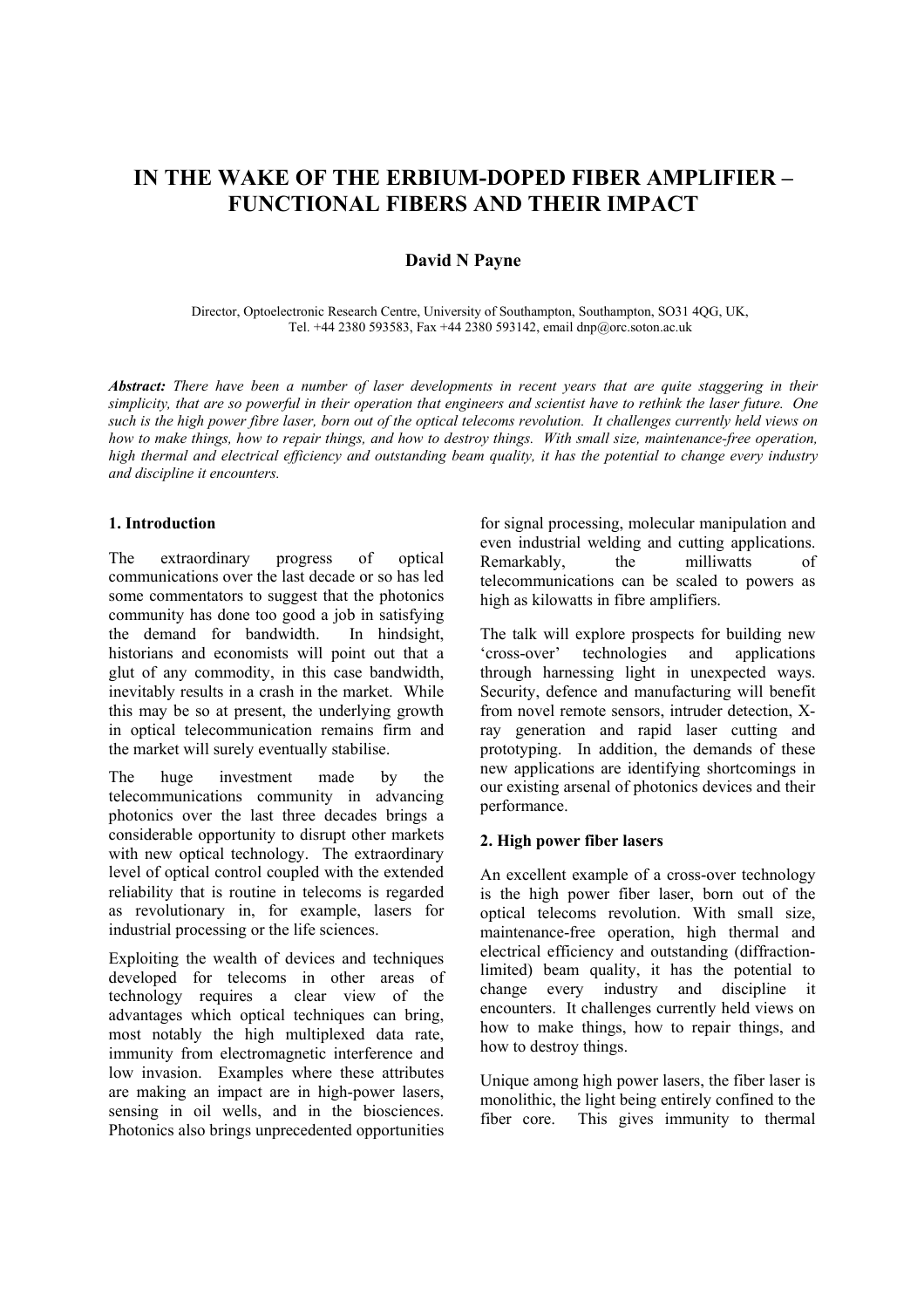distortion of the beam, almost instant startup, very high stability and protection from the environment. Maintenance is minimal, since no realignment or cleaning of components is necessary.

One of the key attributes of fiber lasers is their very high gain (30dB) which results from their extended length. This allows the use of amplifiers as the preferred configuration, rather than oscillators, as used in most conventional lasers, giving far greater design freedom. As an indication of the extraordinary range of performance available from fiber lasers in c.w., pulse or single frequency regimes, the following results have been obtained recently in our laboratories:

## **3. Results**

3.1 Oscillator Configuration

- <sup>1</sup>.4kW 1070nm ytterbium-doped fiber laser  $(M^2=1.4)$
- 600W polarized (PM) ytterbium-doped fiber laser
- <sup>120W</sup> Q-switched ytterbium-doped fiber laser  $(0.6/8.4 \text{ mJ/pulse})$
- 200W 1550 nm Er/Yb co-doped fiber laser
- 75W ytterbium-sensitized 2µm thuliumdoped fiber laser

3.2 Master Oscillator/Power Amp Configuration (MOPA)

- 633W PM Yb fiber amplifier
- 511W single-frequency Yb fiber amplifier
- <sup>150W</sup> 1550 nm single-frequency Er/Yb fiber amplifier
- **321W** 20ps 1GHz Er/Yb amplifier (1550nm)
- **25W 100fs 5MW (peak) compressed**pulse amplifier (1060nm)

While this selection of results serves to highlight the performance envelope, records are tumbling at every conference, leading to the question of what are the limits. Most noteworthy in the table above are the results for single frequency  $(\sim 20kHz)$ linewidth), polarized laser output in a master oscillator/power amplifier (MOPA) configuration. Multiple amplifiers fed from a single seed source can be coherently beam combined provided they are polarized and narrow-linewidth. This provides a means of scaling fiber lasers from the current diffraction-limited record of 2.5kW reported by IPG [5] to perhaps beyond 100kW by stacking kW fiber lasers in beam-combined arrays with near-perfect beam quality. Moreover, the beam can be steered over a wide arc by phase controlling the outputs from each laser through, for example, fiber stretchers.

## **4. The MOPA configuration**

The MOPA configuration offers further advantages for pulsed lasers, as required in many processing applications. Under the operator's control and using a low-power diode laser seed, the output pulse from a multi-stage pulsed MOPA laser can be carefully shaped to optimize peak power and processing parameters. In fact, there is little need to use the traditional and often fragile Q-switching or mode-locking techniques, when better control can be obtained through amplification to the kW regime. This revolutionary concept has led, for example to a recent report of a 321W Er:Yb MOPA operating at 1550nm and giving 20ps pulses at 1GHz [6]. At a commercial level, lasers giving  $\sim$ 1mJ, 100ns pulse width at 10kHz prf are available.

## **5. Conclusions**

Despite these impressive results, fibre laser development is still in its infancy. We can expect perhaps 10kW output from a single diffractionlimited fibre, with several combining options for power-scaling to 100's of kW. Numerous pulse schemes are also available, giving pulses from 10's of fs to 20's of ns. Pulse energies up to 100mJ can be obtained from large core designs. In pulse mode as well, scaling by beam combination should give at least a tenfold increase in energy/pulse and peak power. Finally, wavelengths from 800nm to 2.1 $\mu$  and beyond are